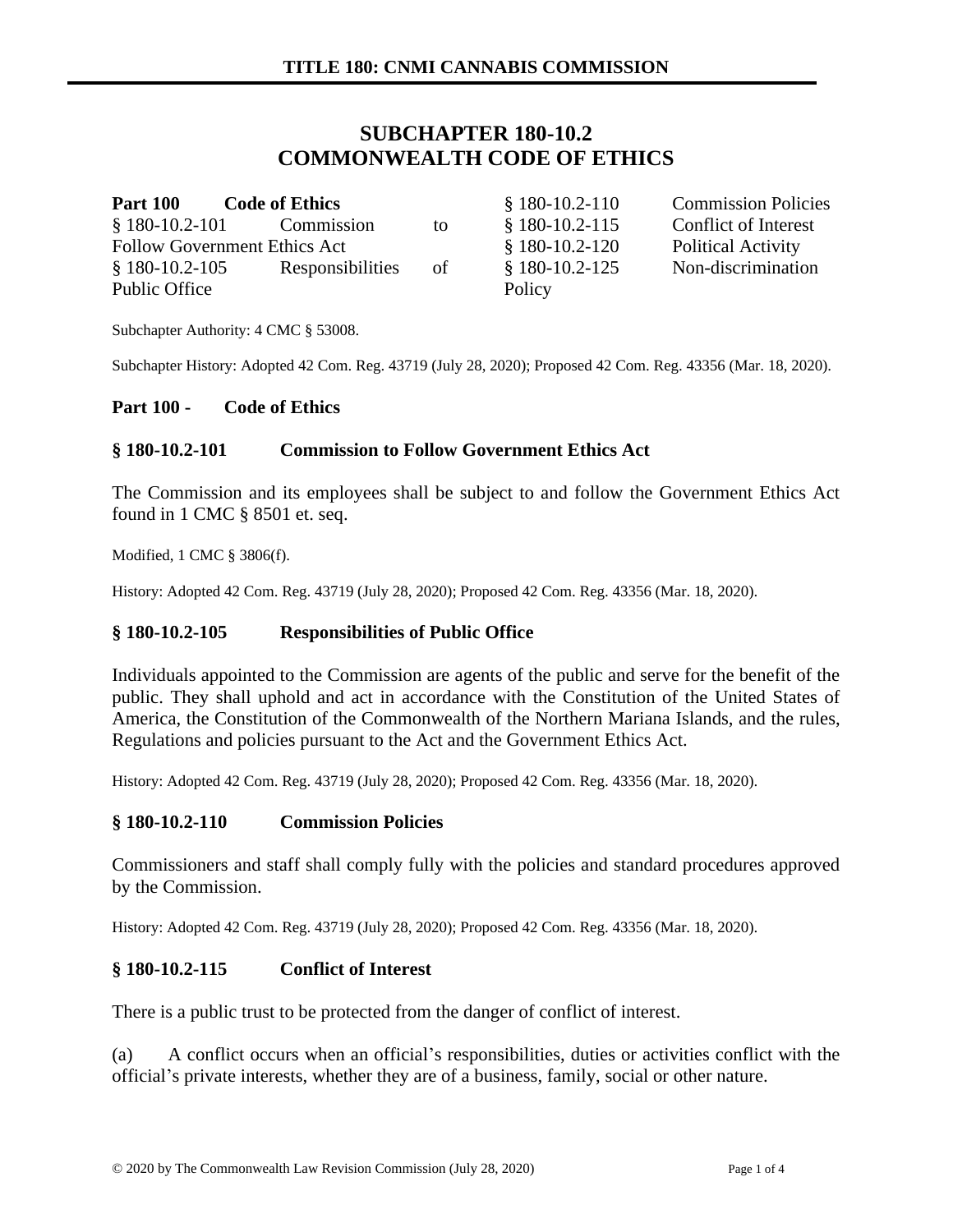(b) A Commissioner has an automatic conflict of interest in matters affecting a Commissioner's spouse, children and siblings. A Commissioner must automatically refrain on voting or engaging in any discussions relating to such family members.

(c) Commissioners and Commission staff shall comply with the following Conflict of Interest restrictions:

(1) Shall not use their office/staff to seek employment or conduct business.

(2) Shall not use their position to obtain private gain or advantage for themselves, a relative or an entity in which they have a present or potential financial interest.

(3) Shall not disclose or use confidential information that is not generally available to the public for his/her own or another person's financial benefit.

(4) Shall not participate in transactions that they may influence if they know that a spouse, child, or sibling has a substantial financial interest.

(5) Shall not use public funds, time or equipment for their own private gain, unless authorized by law.

(6) Shall not participate in, vote on, influence or attempt to influence an official decision if they, or the business they are associated with, have a financial interest or can potentially benefit from the matter, unless the interest or benefit is incidental to their position or would normally accrue to them in their profession, occupation or class.

(7) Shall not participate or engage in any conduct or activity that is prohibited by the Ethics Act.

Modified, 1 CMC § 3806(g).

History: Adopted 42 Com. Reg. 43719 (July 28, 2020); Proposed 42 Com. Reg. 43356 (Mar. 18, 2020).

## **§ 180-10.2-120 Political Activity**

Each Commissioner, Managing Director and Commission staff must be aware of the rules that limit permissible political activity. The following is intended to highlight the kind of activities that can and cannot be engaged in.

- (a) Permissible Activities:
- (1) Voting for the candidate of his/her choice.
- (2) Expressing opinions on all political subjects and candidates.
- (3) Membership in any political party, organization or club.
- (4) Making voluntary contributions to a political organization for its general expenditures.
- (5) Lobbying and supporting public, Legislative or other Constitutional amendments.
- (b) Prohibited Activities:

(1) Use of Commission funds, time, personnel or equipment for political

(2) Activity unless that use is authorized by law or is incidental to a legally authorized or required activity.

(3) Engaging in the discharge, promotion, demotion or changing of the status or compensation of any other official of employee or promising or threatening to do so.

(4) Handing over to the other officials or staff any money or other thing of value to promote any political objective.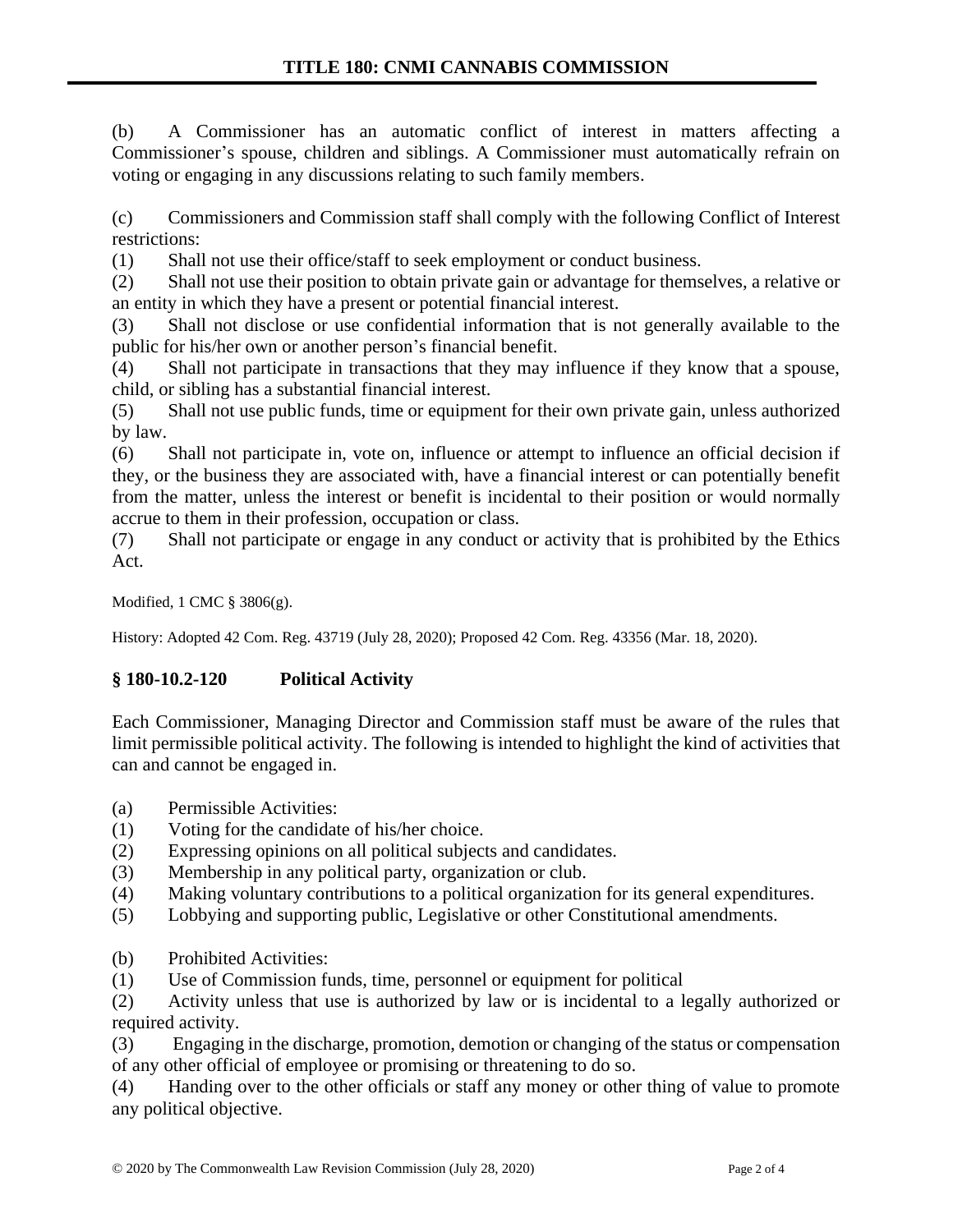(5) Use of their office or the Commission or influence to interfere with an election, or affect its results, or coerce the political action of any person or party.

(6) Being obliged to contribute to any political fund, render any political service or be removed for refusing to do so.

(7) Pressuring or coercing staff to participate in political activities or to support political parties or candidates under threat of losing one's employment.

(8) Soliciting or receiving political contributions from anyone while on Commission time or on Commission or government property.

(9) Campaigning for any candidate for public office during official working hours.

(10) Promoting or opposing legislation relating to programs of departments on behalf of the Commission in contravention of Commission authority.

History: Adopted 42 Com. Reg. 43719 (July 28, 2020); Proposed 42 Com. Reg. 43356 (Mar. 18, 2020).

## **§ 180-10.2-125 Non-discrimination Policy**

(a) It is the policy of the Commission that discrimination, for or against any employee, because of race, creed, color, gender (including sexual harassment), sexual orientation, national origin, age, religion, political affiliation, organizational membership, veterans status, disability, or genetic information is prohibited and will not be tolerated. No adverse action or hiring decision shall be made on the basis of any of the above factors except that veterans' status may be considered positively as permitted by law.

(b) The Commission shall maintain every workplace free from unlawful harassment, including sexual harassment. Any employee or official who engages in any act of discrimination or harassment on the basis of any of the above factors violates Commission policy, and such misconduct will subject the employee to corrective action ranging from counseling to disciplinary action up to and including termination. Such harassment by a non-employee (for example, a client or contractor) is also prohibited.

(c) The Commission shall not tolerate any such outside harassment and shall take necessary action to prevent its continuation or recurrence.

(d) Any employee who feels that he or she has been discriminated against on the basis of any of the above factors, or sexually harassed, should immediately report such incidents to a supervisor at any level without fear of reprisal. Confidentiality will be maintained to the extent permitted by the circumstances.

(e) An employer who receives a claim of discrimination or harassment in violation of this policy shall take such complaint seriously and immediately advise the Managing Director or the Commonwealth Equal Employment Opportunity (EEO) Coordinator of the situation. The Managing Director, with the assistance of the EEO Coordinator, if sought, will ensure that it is investigated promptly, privately, and with as much confidentiality as possible, consistent with the need to determine the facts. The investigation will be documented by an investigative report that will be retained in a confidential file by the Managing Director or EEO Coordinator. Any person accused of a violation shall be allowed the opportunity to rebut the charges.